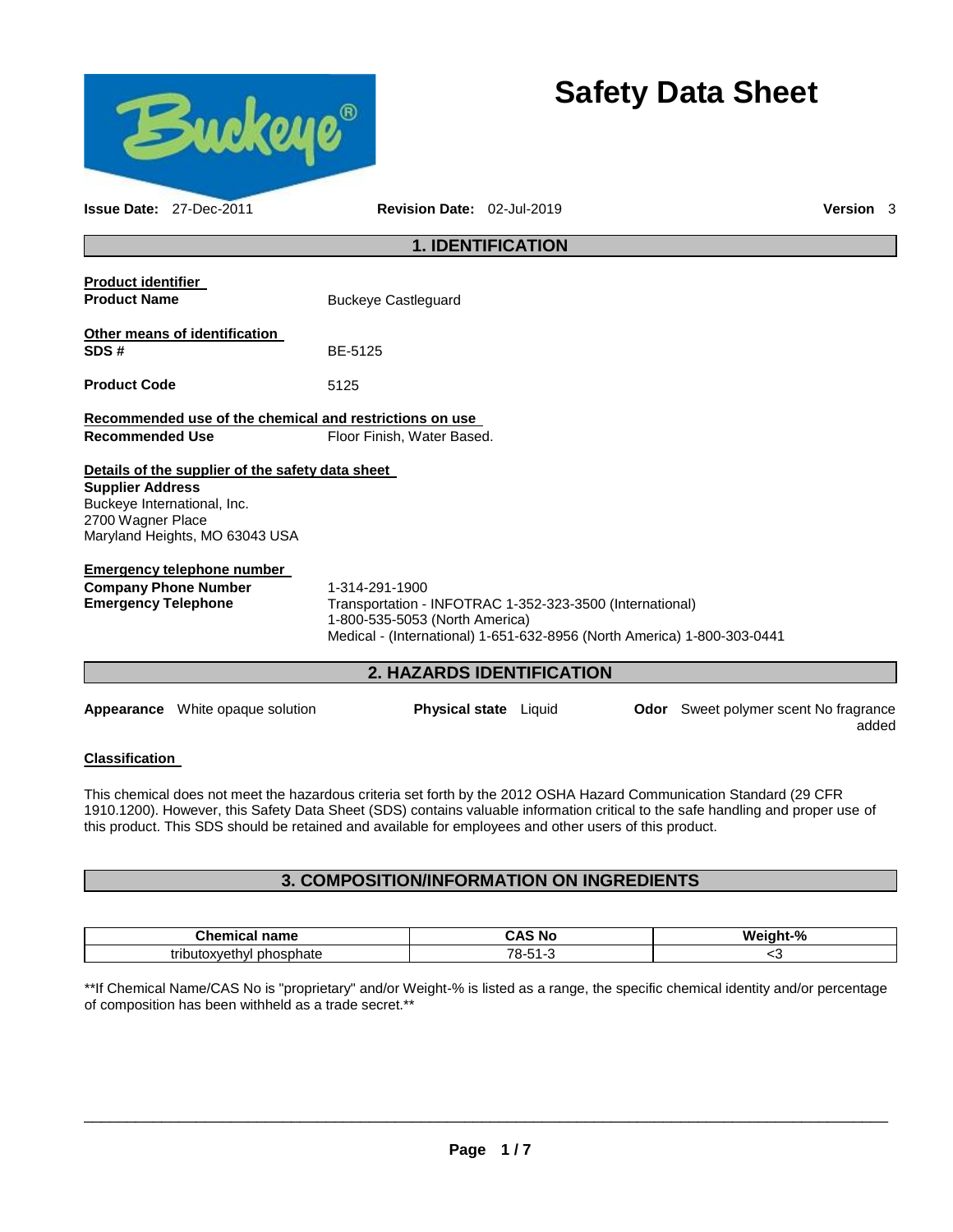#### \_\_\_\_\_\_\_\_\_\_\_\_\_\_\_\_\_\_\_\_\_\_\_\_\_\_\_\_\_\_\_\_\_\_\_\_\_\_\_\_\_\_\_\_\_\_\_\_\_\_\_\_\_\_\_\_\_\_\_\_\_\_\_\_\_\_\_\_\_\_\_\_\_\_\_\_\_\_\_\_\_\_\_\_\_\_\_\_\_\_\_\_\_ **4. FIRST AID MEASURES**

#### **Description of first aid measures**

| <b>General Advice</b>                                                      | If exposed or concerned: Get medical advice/attention.                                                                                                                                        |  |
|----------------------------------------------------------------------------|-----------------------------------------------------------------------------------------------------------------------------------------------------------------------------------------------|--|
| <b>Eye Contact</b>                                                         | Rinse immediately with plenty of water, also under the eyelids, for at least 15 minutes. Call<br>a physician if irritation persists.                                                          |  |
| <b>Skin Contact</b>                                                        | Wash off immediately with plenty of water for at least 15 minutes. If skin irritation persists,<br>call a physician. Take off contaminated clothing. Wash contaminated clothing before reuse. |  |
| <b>Inhalation</b>                                                          | Remove victim to fresh air and keep at rest in a position comfortable for breathing. Call a<br>physician if you feel unwell.                                                                  |  |
| Ingestion                                                                  | Drink 2-3 large glasses of water. Do NOT induce vomiting. Call a physician. Never give<br>anything by mouth to an unconscious person.                                                         |  |
| Most important symptoms and effects, both acute and delayed                |                                                                                                                                                                                               |  |
| <b>Symptoms</b>                                                            | Contact will cause irritation and redness to exposed areas.                                                                                                                                   |  |
| Indication of any immediate medical attention and special treatment needed |                                                                                                                                                                                               |  |
| <b>Notes to Physician</b>                                                  | Treat symptomatically.                                                                                                                                                                        |  |

# **5. FIRE-FIGHTING MEASURES**

#### **Suitable Extinguishing Media**

Use extinguishing measures that are appropriate to local circumstances and the surrounding environment.

#### **Unsuitable Extinguishing Media** Not determined.

#### **Specific Hazards Arising from the Chemical**

Combustion products may be toxic.

**Hazardous combustion products** Carbon oxides. Phosphorus oxides. Nitrogen oxides (NOx).

#### **Protective equipment and precautions for firefighters**

As in any fire, wear self-contained breathing apparatus pressure-demand, MSHA/NIOSH (approved or equivalent) and full protective gear.

# **6. ACCIDENTAL RELEASE MEASURES**

#### **Personal precautions, protective equipment and emergency procedures**

| <b>Personal Precautions</b>      | Use personal protective equipment as required.                                                                                                                      |  |  |
|----------------------------------|---------------------------------------------------------------------------------------------------------------------------------------------------------------------|--|--|
| <b>Environmental precautions</b> |                                                                                                                                                                     |  |  |
| <b>Environmental precautions</b> | Prevent from entering into soil, ditches, sewers, waterways and/or groundwater. See<br>Section 12, Ecological Information. See Section 13: DISPOSAL CONSIDERATIONS. |  |  |

# **Methods and material for containment and cleaning up**

| <b>Methods for Containment</b> | Prevent further leakage or spillage if safe to do so.                                                                                                                         |
|--------------------------------|-------------------------------------------------------------------------------------------------------------------------------------------------------------------------------|
| <b>Methods for Clean-Up</b>    | Pick up with mop, wet/dry vac, or absorbent material. Wash spill area with a mild detergent.<br>Rinse affected area with water and allow area to dry before allowing traffic. |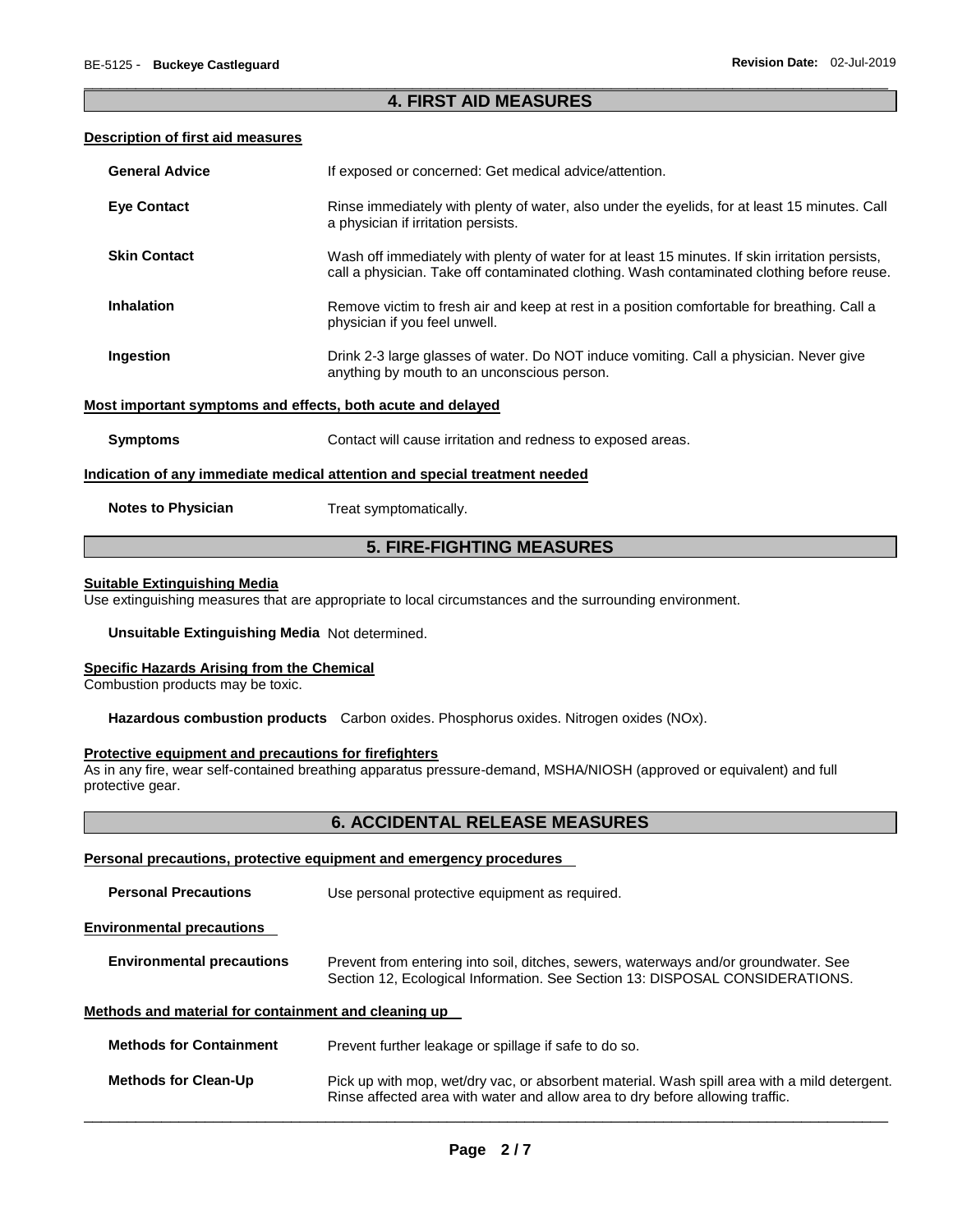### \_\_\_\_\_\_\_\_\_\_\_\_\_\_\_\_\_\_\_\_\_\_\_\_\_\_\_\_\_\_\_\_\_\_\_\_\_\_\_\_\_\_\_\_\_\_\_\_\_\_\_\_\_\_\_\_\_\_\_\_\_\_\_\_\_\_\_\_\_\_\_\_\_\_\_\_\_\_\_\_\_\_\_\_\_\_\_\_\_\_\_\_\_ **7. HANDLING AND STORAGE**

#### **Precautions for safe handling**

| Advice on Safe Handling | Handle in accordance with good industrial hygiene and safety practice. Avoid contact with |
|-------------------------|-------------------------------------------------------------------------------------------|
|                         | skin, eyes or clothing. Use personal protection recommended in Section 8.                 |

#### **Conditions for safe storage, including any incompatibilities**

| <b>Storage Conditions</b> | Keep container tightly closed and store in a cool, dry and well-ventilated place. Keep<br>container closed when not in use. Keep from freezing. Store at room temperature. Do not<br>store above 110°F. |
|---------------------------|---------------------------------------------------------------------------------------------------------------------------------------------------------------------------------------------------------|
|                           |                                                                                                                                                                                                         |

# **Incompatible Materials Acids. Strong alkalis. Heavy metal salts.**

# **8. EXPOSURE CONTROLS/PERSONAL PROTECTION**

| <b>Exposure Guidelines</b> | This product, as supplied, does not contain any hazardous materials with occupational |
|----------------------------|---------------------------------------------------------------------------------------|
|                            | exposure limits established by the region specific regulatory bodies                  |

#### **Appropriate engineering controls**

**Engineering Controls** Ensure adequate ventilation, especially in confined areas. Eyewash stations. Showers.

#### **Individual protection measures, such as personal protective equipment**

| <b>Eye/Face Protection</b> | Risk of contact: Wear approved safety goggles. |
|----------------------------|------------------------------------------------|
|----------------------------|------------------------------------------------|

# **Skin and Body Protection** Rubber gloves. Suitable protective clothing.

**Respiratory Protection Refer to 29 CFR 1910.134 for respiratory protection requirements.** 

**General Hygiene Considerations** Handle in accordance with good industrial hygiene and safety practice.

# **9. PHYSICAL AND CHEMICAL PROPERTIES**

#### **Information on basic physical and chemical properties**

| <b>Physical state</b><br>Appearance                                                                            | Liquid<br>White opaque solution                                                         | Odor                           | Sweet polymer scent No<br>fragrance added |
|----------------------------------------------------------------------------------------------------------------|-----------------------------------------------------------------------------------------|--------------------------------|-------------------------------------------|
| Color                                                                                                          | White                                                                                   | <b>Odor Threshold</b>          | Not determined                            |
| <b>Property</b><br>рH<br>Melting point / freezing point<br>Boiling point / boiling range                       | <b>Values</b><br>7.4-7.8 (conc. and use dilution)<br>Not determined<br>100 °C<br>212 °F | <b>Remarks</b><br>• Method     |                                           |
| <b>Flash point</b><br><b>Evaporation Rate</b><br>Flammability (Solid, Gas)<br><b>Flammability Limit in Air</b> | None<br>1.0<br>Liquid-Not Applicable                                                    | Tag Closed Cup<br>$(n-BuAc=1)$ |                                           |
| Upper flammability or explosive<br>limits                                                                      | Not Applicable                                                                          |                                |                                           |
| Lower flammability or explosive<br>limits                                                                      | Not Applicable                                                                          |                                |                                           |
| <b>Vapor Pressure</b><br><b>Vapor Density</b><br><b>Relative Density</b>                                       | Not determined<br>Not determined<br>1.03                                                |                                |                                           |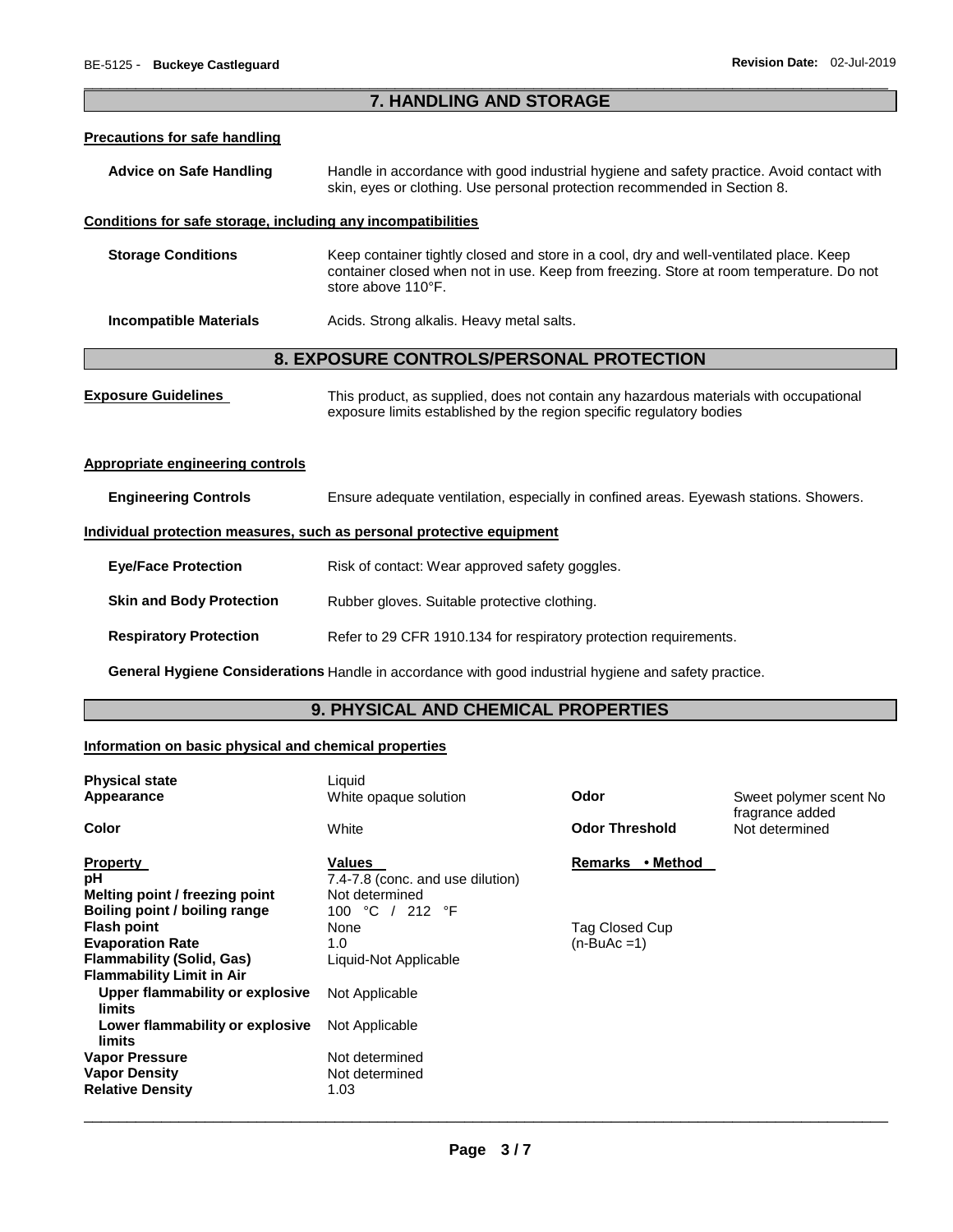| <b>Water Solubility</b>          | Miscible in water |
|----------------------------------|-------------------|
| Solubility in other solvents     | Not determined    |
| <b>Partition Coefficient</b>     | Not determined    |
| <b>Autoignition temperature</b>  | Not determined    |
| <b>Decomposition temperature</b> | Not determined    |
| <b>Kinematic viscosity</b>       | Not determined    |
| <b>Dynamic Viscosity</b>         | Not determined    |
| <b>Explosive Properties</b>      | Not determined    |
| <b>Oxidizing Properties</b>      | Not determined    |

# **10. STABILITY AND REACTIVITY**

#### **Reactivity**

Not reactive under normal conditions.

#### **Chemical stability**

Stable under recommended storage conditions.

#### **Possibility of hazardous reactions**

None under normal processing.

**Hazardous Polymerization** Hazardous polymerization does not occur.

**Conditions to Avoid**

Keep out of reach of children.

**Incompatible materials**

Acids. Strong alkalis. Heavy metal salts.

#### **Hazardous decomposition products**

Carbon oxides. Phosphorous oxides. Nitrogen oxides (NOx).

# **11. TOXICOLOGICAL INFORMATION**

#### **Information on likely routes of exposure**

| <b>Product Information</b> | The information below is for repeated and prolonged contact in an occupational setting. It<br>does not apply to normal product use |  |
|----------------------------|------------------------------------------------------------------------------------------------------------------------------------|--|
| <b>Eve Contact</b>         | Avoid contact with eyes.                                                                                                           |  |
| <b>Skin Contact</b>        | Avoid contact with skin.                                                                                                           |  |
| <b>Inhalation</b>          | Avoid breathing vapors or mists.                                                                                                   |  |
| Ingestion                  | Do not ingest.                                                                                                                     |  |

#### **Component Information**

| <b>Chemical name</b>                              | Oral LD50              | Dermal LD50                                                           | <b>Inhalation LC50</b>                   |  |
|---------------------------------------------------|------------------------|-----------------------------------------------------------------------|------------------------------------------|--|
| Di(ethylene glycol) ethyl ether<br>$111 - 90 - 0$ | (Rat)<br>= 10502 mg/kg | $= 9143$ mg/kg (Rabbit) = 6 mL/kg<br>í Rat ) = 4200 uL/kɑ<br>(Rabbit) | $(Rat)$ 4 h<br>$> 5240 \; \text{mq/m}^3$ |  |
| tributoxyethyl phosphate<br>78-51-3               | (Rat)<br>= 3 g/kg      | $>16$ mL/kg<br>(Rabbit)                                               | $> 6.4$ mg/L (Rat) 4 h                   |  |

#### **Symptoms related to the physical, chemical and toxicological characteristics**

**Symptoms** Please see section 4 of this SDS for symptoms.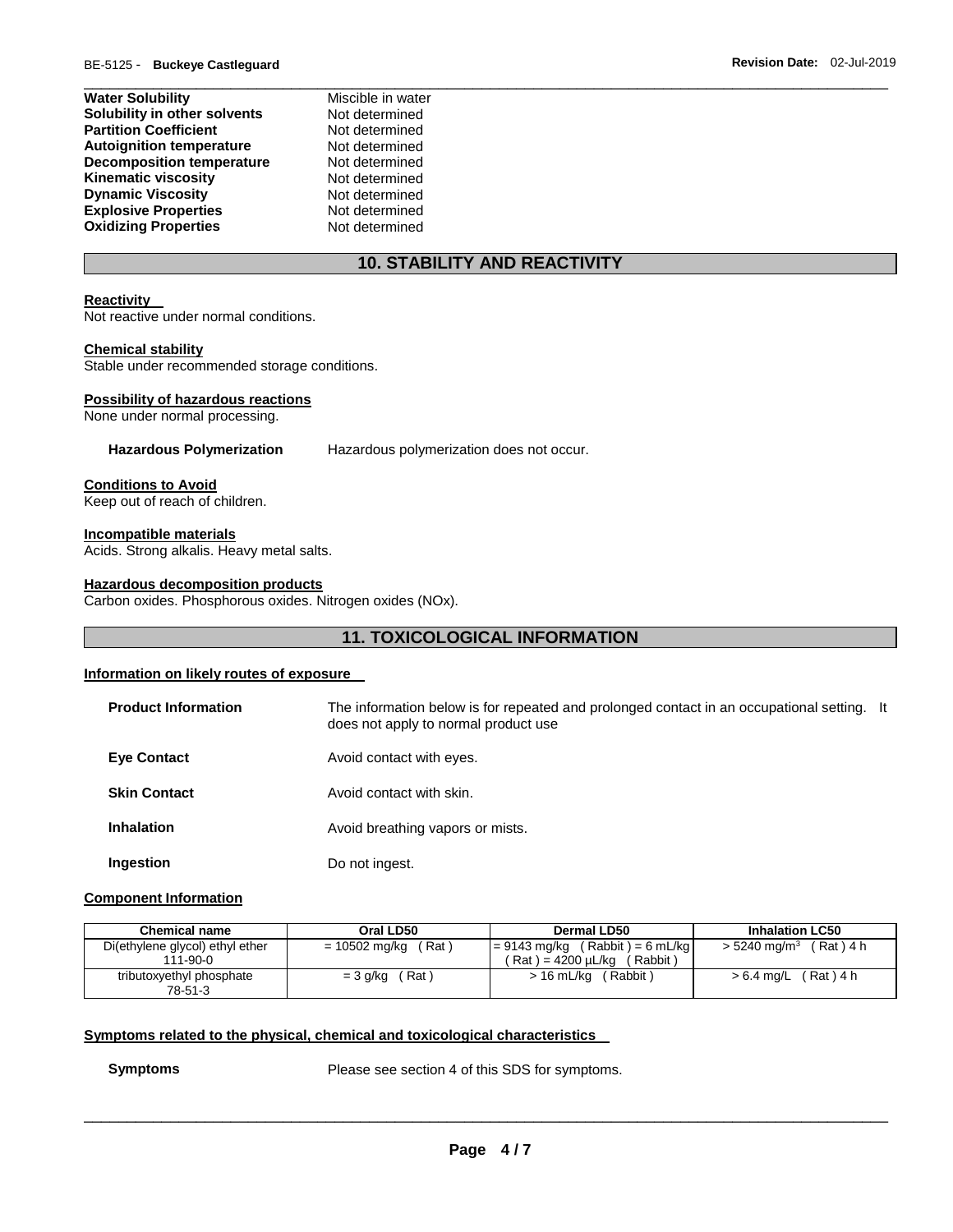#### **Delayed and immediate effects as well as chronic effects from short and long-term exposure**

| Carcinogenicity | Based on the information provided, this product does not contain any carcinogens or |
|-----------------|-------------------------------------------------------------------------------------|
|                 | potential carcinogens as listed by OSHA, IARC or NTP.                               |

\_\_\_\_\_\_\_\_\_\_\_\_\_\_\_\_\_\_\_\_\_\_\_\_\_\_\_\_\_\_\_\_\_\_\_\_\_\_\_\_\_\_\_\_\_\_\_\_\_\_\_\_\_\_\_\_\_\_\_\_\_\_\_\_\_\_\_\_\_\_\_\_\_\_\_\_\_\_\_\_\_\_\_\_\_\_\_\_\_\_\_\_\_

#### **Numerical measures of toxicity**

**The following values are calculated based on chapter 3.1 of the GHS document** . **Oral LD50** 64,968.90 mg/kg **ATEmix (inhalation-dust/mist)** 89.85 mg/L

# **12. ECOLOGICAL INFORMATION**

#### **Ecotoxicity**

The product is not classified as environmentally hazardous. However, this does not exclude the possibility that large or frequent spills can have a harmful or damaging effect on the environment.

#### **Component Information**

| <b>Chemical name</b>            | Algae/aguatic plants | Fish                             | <b>Crustacea</b>                |
|---------------------------------|----------------------|----------------------------------|---------------------------------|
| Di(ethylene glycol) ethyl ether |                      | 19100 - 23900: 96 h Lepomis      | 3940 - 4670: 48 h Daphnia magna |
| $111 - 90 - 0$                  |                      | macrochirus mg/L LC50 flow-      | mg/L EC50                       |
|                                 |                      | through 10000: 96 h Lepomis      |                                 |
|                                 |                      | macrochirus mg/L LC50 static     |                                 |
|                                 |                      | 11400 - 15700: 96 h Oncorhynchus |                                 |
|                                 |                      | mykiss mg/L LC50 flow-through    |                                 |
|                                 |                      | 11600 - 16700: 96 h Pimephales   |                                 |
|                                 |                      | promelas mg/L LC50 flow-through  |                                 |
|                                 |                      | 13400: 96 h Salmo gairdneri mg/L |                                 |
|                                 |                      | LC50 flow-through                |                                 |
| tributoxyethyl phosphate        |                      | 10.4 - 12.0: 96 h Pimephales     |                                 |
| 78-51-3                         |                      | promelas mg/L LC50 flow-through  |                                 |

#### **Persistence/Degradability**

Not determined.

# **Bioaccumulation**

There is no data for this product.

#### **Mobility**

| <b>Chemical name</b>     | <b>Partition coefficient</b> |
|--------------------------|------------------------------|
| tributoxyethyl phosphate | $3.65 - 4.78$                |
| 78-51-3                  |                              |

#### **Other Adverse Effects**

Not determined

## **13. DISPOSAL CONSIDERATIONS**

#### **Waste Treatment Methods**

| <b>Disposal of Wastes</b>     | Disposal should be in accordance with applicable regional, national and local laws and<br>regulations. |
|-------------------------------|--------------------------------------------------------------------------------------------------------|
| <b>Contaminated Packaging</b> | Disposal should be in accordance with applicable regional, national and local laws and<br>regulations. |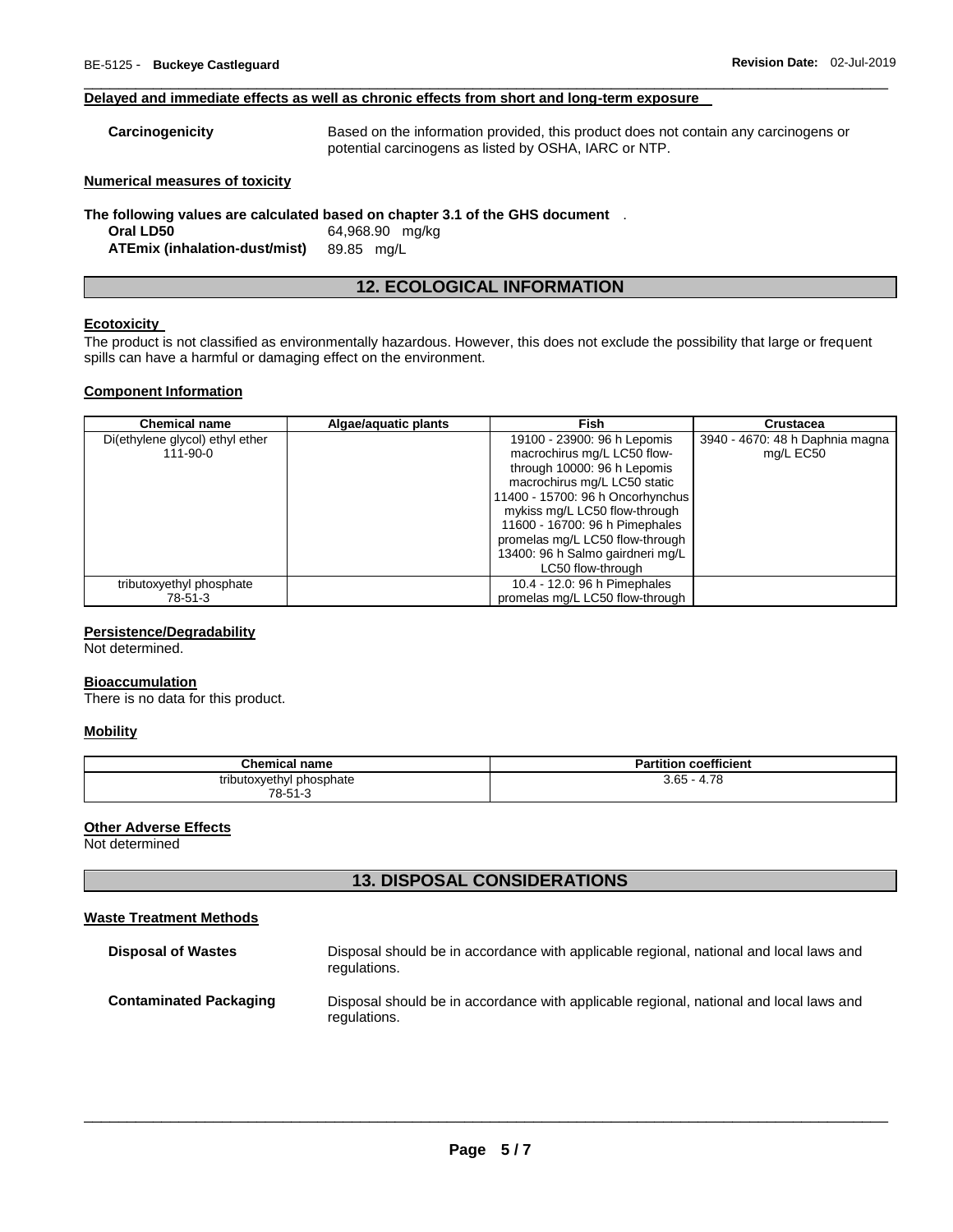| <b>14. TRANSPORT INFORMATION</b> |                                                                                                                                |  |
|----------------------------------|--------------------------------------------------------------------------------------------------------------------------------|--|
| <b>Note</b>                      | Please see current shipping paper for most up to date shipping information, including<br>exemptions and special circumstances. |  |
| <u>DOT</u>                       | Not regulated                                                                                                                  |  |
| <b>IATA</b>                      | Not regulated                                                                                                                  |  |
| <b>IMDG</b>                      | Not regulated                                                                                                                  |  |

\_\_\_\_\_\_\_\_\_\_\_\_\_\_\_\_\_\_\_\_\_\_\_\_\_\_\_\_\_\_\_\_\_\_\_\_\_\_\_\_\_\_\_\_\_\_\_\_\_\_\_\_\_\_\_\_\_\_\_\_\_\_\_\_\_\_\_\_\_\_\_\_\_\_\_\_\_\_\_\_\_\_\_\_\_\_\_\_\_\_\_\_\_

# **15. REGULATORY INFORMATION**

#### **International Inventories**

| <b>Chemical name</b>               |   | <b>TSCA TSCA Inventory DSL/NDSL EINECS/ELI</b><br><b>Status</b> | <b>NCS</b> | <b>ENCS</b> | <b>IECSC</b> | <b>KECL</b> | <b>PICCS</b> | <b>AICS</b> |
|------------------------------------|---|-----------------------------------------------------------------|------------|-------------|--------------|-------------|--------------|-------------|
| Ethylene Copolymer<br>Emulsion     | x | <b>ACTIVE</b>                                                   |            |             |              |             |              |             |
| Acrylate Copolymer                 | v | <b>ACTIVE</b>                                                   |            |             |              |             |              |             |
| Di(ethylene glycol) ethyl<br>ether | X | <b>ACTIVE</b>                                                   |            |             |              |             |              |             |
| tributoxyethyl phosphate           | х | <b>ACTIVE</b>                                                   |            |             |              |             |              |             |

#### **Legend:**

*TSCA - United States Toxic Substances Control Act Section 8(b) Inventory* 

*DSL/NDSL - Canadian Domestic Substances List/Non-Domestic Substances List* 

*EINECS/ELINCS - European Inventory of Existing Chemical Substances/European List of Notified Chemical Substances* 

*ENCS - Japan Existing and New Chemical Substances* 

*IECSC - China Inventory of Existing Chemical Substances* 

*KECL - Korean Existing and Evaluated Chemical Substances* 

*PICCS - Philippines Inventory of Chemicals and Chemical Substances* 

*AICS - Australian Inventory of Chemical Substances* 

#### **US Federal Regulations**

#### **CERCLA**

This material, as supplied, does not contain any substances regulated as hazardous substances under the Comprehensive Environmental Response Compensation and Liability Act (CERCLA) (40 CFR 302) or the Superfund Amendments and Reauthorization Act (SARA) (40 CFR 355).

#### **SARA 313**

Section 313 of Title III of the Superfund Amendments and Reauthorization Act of 1986 (SARA). This product contains a chemical or chemicals which are subject to the reporting requirements of the Act and Title 40 of the Code of Federal Regulations, Part 372

| <b>Chemical name</b>                            | <b>CAS No</b> | Weight-% | <b>SARA 313 -</b><br>Threshold<br>Values % |
|-------------------------------------------------|---------------|----------|--------------------------------------------|
| Di(ethylene glycol) ethyl ether - 1<br>111-90-0 | 1-90-0        | <b></b>  | $\cdot\cdot$                               |

#### **CWA (Clean Water Act)**

This product does not contain any substances regulated as pollutants pursuant to the Clean Water Act (40 CFR 122.21 and 40 CFR 122.42)

#### **US State Regulations**

#### **California Proposition 65**

This product does not contain any Proposition 65 chemicals.